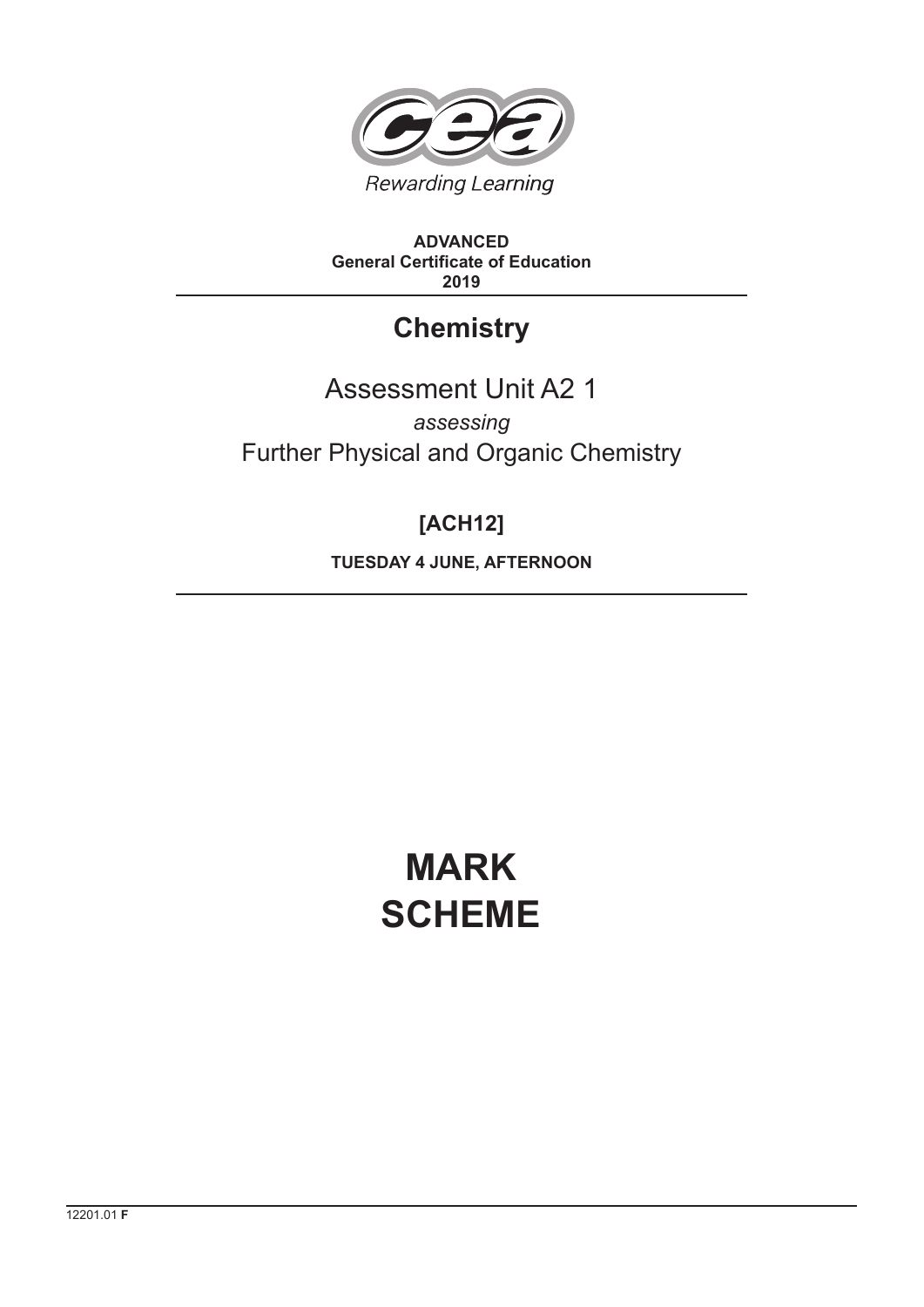#### **General Marking Instructions**

#### **Introduction**

Mark schemes are published to assist teachers and students in their preparation for examinations. Through the mark schemes, teachers and students will be able to see what the examiners are looking for in response to questions and exactly where the marks have been awarded. The publishing of the mark schemes may help to show that examiners are not concerned about finding out what a student does not know but rather, with rewarding students for what they do know.

#### **The purpose of mark schemes**

Examination papers are set and revised by teams of examiners and revisers appointed by the Council. The teams of examiners and revisers include experienced teachers who are familiar with the level and standards expected of students in schools and colleges.

The job of the examiners is to set the questions and the mark schemes; and the job of the revisers is to review the questions and mark schemes commenting on a large range of issues about which they must be satisfied before the question papers and mark schemes are finalised.

The questions and the mark schemes are developed in association with each other so that the issues of differentiation and positive achievement can be addressed right from the start. Mark schemes, therefore, are regarded as part of an integral process which begins with the setting of questions and ends with the marking of the examination.

The main purpose of the mark scheme is to provide a uniform basis for the marking process so that all the markers are following exactly the same instructions and making the same judgements in so far as this is possible. Before marking begins, a standardising meeting is held where all the markers are briefed using the mark scheme and samples of the students' work in the form of scripts. Consideration is also given at this stage to any comments on the operational papers received from teachers and their organisations. During this meeting, and up to and including the end of the marking, there is provision for amendments to be made to the mark scheme. The document published represents the final form of the mark scheme.

It is important to recognise that in some cases there may well be other correct responses which are equally acceptable to those published: the mark scheme can only cover those responses which emerged in the examination. There may also be instances where certain judgements may have to be left to the experience of the examiner, for example where there is no absolute correct response – all teachers will be familiar with making such judgements.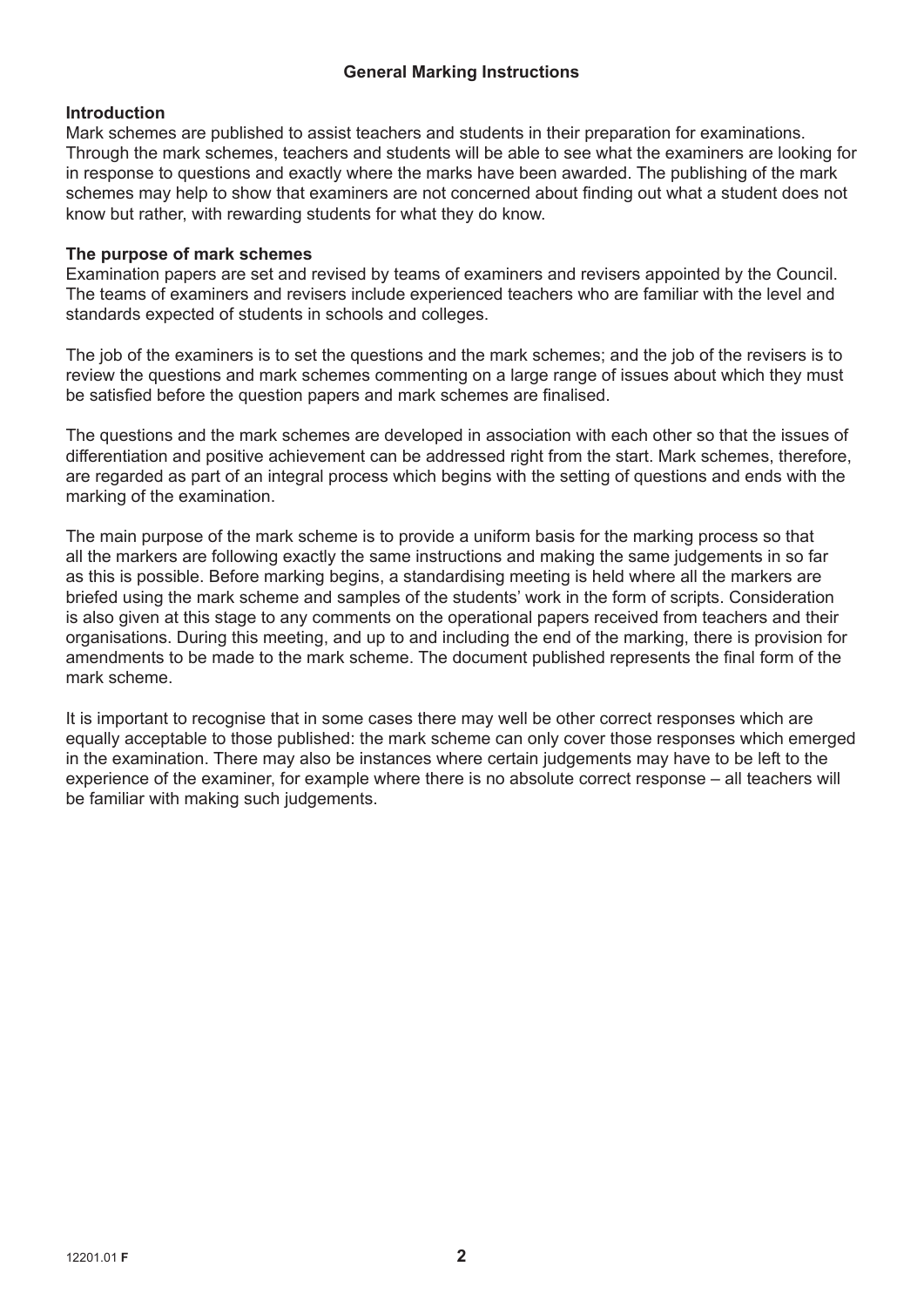#### **Section A**

|                         | <b>Section A</b>                                 | AVAILABLE<br>MARKS |
|-------------------------|--------------------------------------------------|--------------------|
| $\mathbf{1}$            | $\mathbf C$                                      |                    |
| $2\quad C$              |                                                  |                    |
| $3 \quad B$             |                                                  |                    |
| $\overline{\mathbf{4}}$ | $\, {\sf B}$                                     |                    |
| $\overline{\mathbf{5}}$ | $\mathsf C$                                      |                    |
| $6\phantom{a}$          | $\mathbf C$                                      |                    |
| $\overline{7}$          | $\overline{D}$                                   |                    |
| 8 B                     |                                                  |                    |
| $9\phantom{.0}$         | $\overline{B}$                                   |                    |
| 10 C                    |                                                  |                    |
|                         | [1] for each correct answer<br>$\left[10\right]$ | $10\,$             |
|                         | <b>Section A</b>                                 | $10$               |
|                         |                                                  |                    |
|                         |                                                  |                    |
|                         |                                                  |                    |
|                         |                                                  |                    |
|                         |                                                  |                    |
|                         |                                                  |                    |
|                         |                                                  |                    |
|                         |                                                  |                    |
|                         |                                                  |                    |
|                         |                                                  |                    |
|                         |                                                  |                    |
|                         |                                                  |                    |
|                         |                                                  |                    |
|                         |                                                  |                    |
|                         |                                                  |                    |
|                         |                                                  |                    |
|                         |                                                  |                    |
|                         |                                                  |                    |
|                         |                                                  |                    |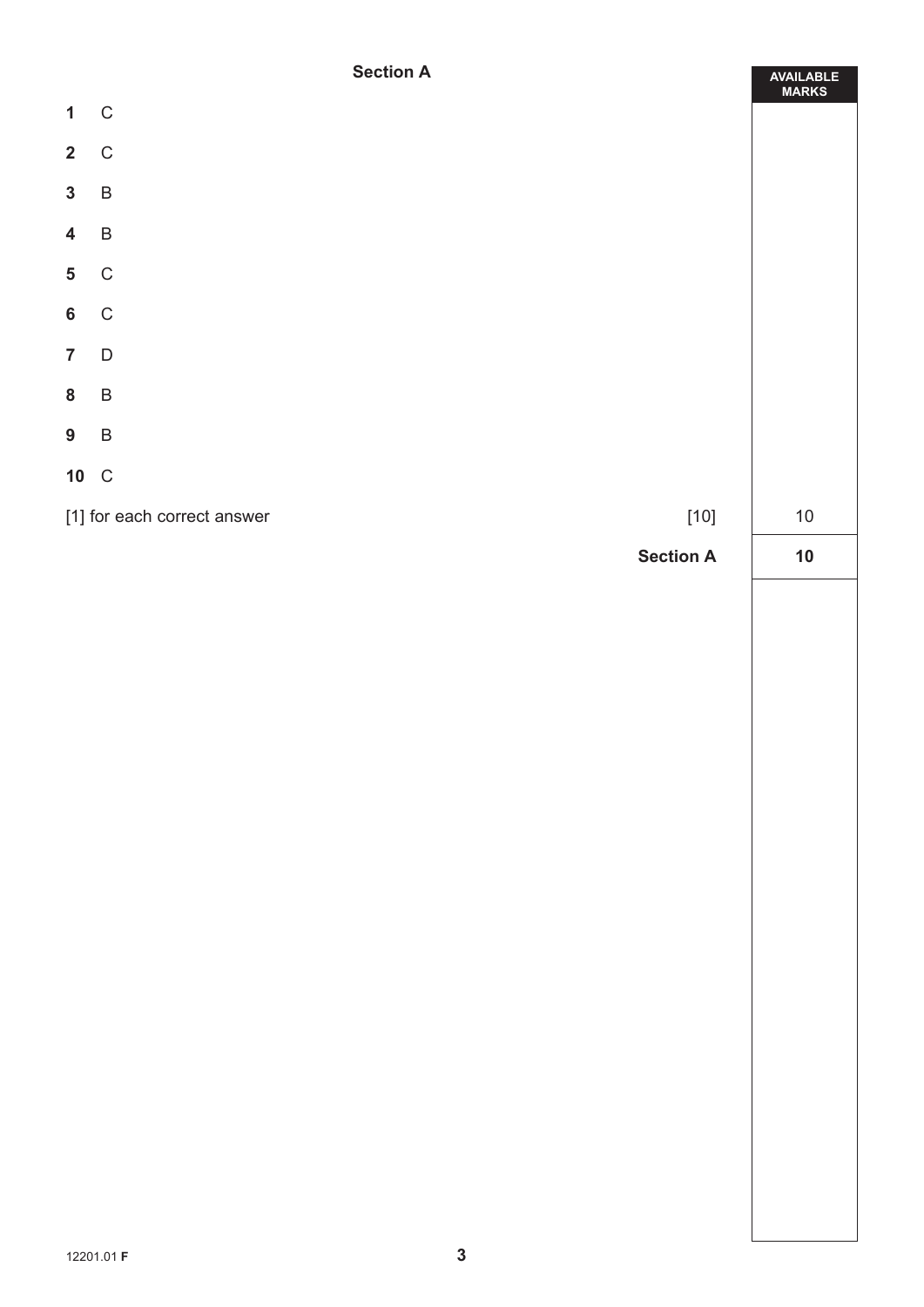#### **Section B**

|         |     |          |                                                                                                                                                                                                                                                                      |       | <b>MAR</b>     |
|---------|-----|----------|----------------------------------------------------------------------------------------------------------------------------------------------------------------------------------------------------------------------------------------------------------------------|-------|----------------|
| 11      |     |          | (a) A measure of disorder                                                                                                                                                                                                                                            | $[1]$ |                |
|         |     |          | <b>(b)</b> $(131 + 102.5) - (189) = 233.5 - 189 = 44.5 \text{ J K}^{-1} \text{ (mol}^{-1})$                                                                                                                                                                          | $[1]$ |                |
|         | (C) | water)   | The entropy change would be larger [1] as liquid water has lower entropy<br>value than gaseous water [1] (liquid water is less disordered than gaseous                                                                                                               | $[2]$ |                |
|         |     |          | (d) (A reaction for which) $\Delta G < 0$                                                                                                                                                                                                                            | $[1]$ |                |
|         |     |          | (e) $0 = \Delta H - \frac{T \Delta S}{1000}$                                                                                                                                                                                                                         |       |                |
|         |     |          | $\Delta H = \frac{5440 (44.5)}{(1000)} = \frac{242080}{1000}$<br>$= 242.08 \text{ kJ} (\text{mol}^{-1})$                                                                                                                                                             |       |                |
|         |     |          | $= 242$ kJ (mol <sup>-1</sup> )                                                                                                                                                                                                                                      | $[2]$ | $\overline{7}$ |
| $12 \,$ |     |          | (a) $(i)$ 1,3,5-trinitrobenzene                                                                                                                                                                                                                                      | $[1]$ |                |
|         |     | $(ii)$ • | Take sample from the reaction mixture at different times/intervals<br>Quench reaction with ice<br>٠<br>Titrate against standard sodium hydroxide solution with<br>$\bullet$<br>phenolphthalein/methyl orange indicator<br>Dlet e svenk ef ennenntuetion enginet time |       |                |

- Plot a graph of concentration against time
- Take tangents and measure the gradient
- Plot a graph of rate against concentration. Determine order from the shape of this graph.

| <b>Band</b> | <b>Response</b>                                                                                                                                                                                                             | Mark        |
|-------------|-----------------------------------------------------------------------------------------------------------------------------------------------------------------------------------------------------------------------------|-------------|
| A           | Candidates must use appropriate specialist terms<br>using a minimum of 5 points of indicative content.<br>They must use good spelling, punctuation and<br>grammar and the form and style are of an excellent<br>standard.   | $[5] - [6]$ |
| В           | Candidates must use appropriate specialist terms<br>using a minimum of 3 points of indicative content.<br>They must use satisfactory spelling, punctuation<br>and grammar and the form and style are of a good<br>standard. | $[3]-[4]$   |
| C.          | Candidates use a minimum of 1 point of indicative<br>content. They use limited correct spelling, punctuation<br>and grammar and the form and style are of a basic<br>standard.                                              | $[1]-[2]$   |
| D           | Response not worthy of credit.                                                                                                                                                                                              | Ю           |

[6]

**AVAILABLE MARKS**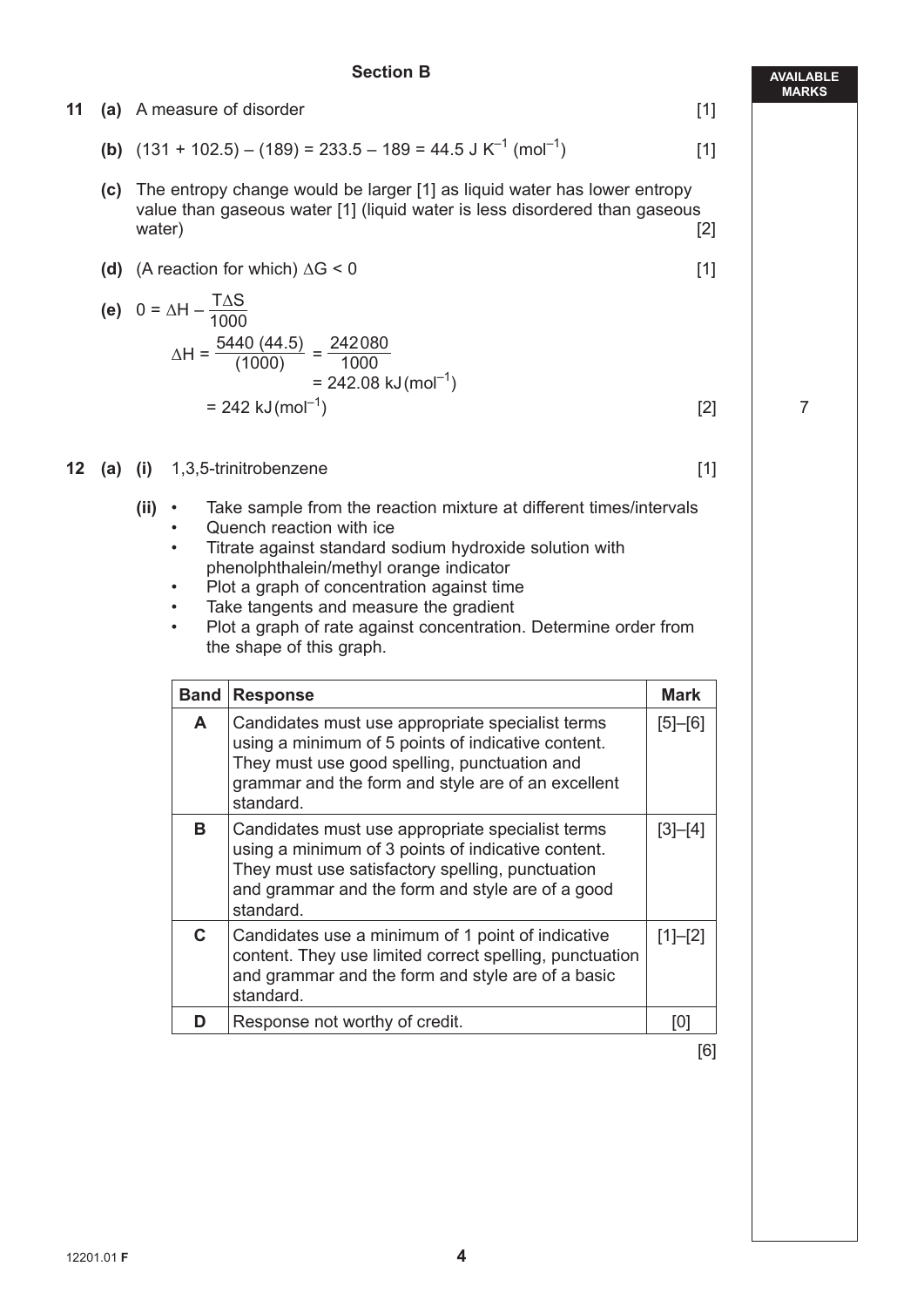#### **(b)** (i) First order [1]

|    | (b) | (i)         | First order                                                                                                                                                                                            | $[1]$          | <b>AVAILABLE</b><br>MARKS |
|----|-----|-------------|--------------------------------------------------------------------------------------------------------------------------------------------------------------------------------------------------------|----------------|---------------------------|
|    |     | (ii)        | Rate constant = $2.40 \times 10^{-6}/2.50 \times 10^{-4}$<br>$= 2.40/2.50 \times 10^{-2}$<br>$= 0.960 \times 10^{-2}$<br>= 0.00960 min <sup>-1</sup> /9.60 $\times$ 10 <sup>-3</sup> min <sup>-1</sup> | $[2]$          |                           |
|    |     |             | (iii) Greater proportion of successful collisions as greater fraction of<br>molecules will have $E > E_A$ (increases the constant in the<br>rate equation)                                             | $[1]$          | 11                        |
| 13 | (a) |             | <b>NH</b>                                                                                                                                                                                              |                |                           |
|    |     |             |                                                                                                                                                                                                        | $[1]$          |                           |
|    | (b) |             | Molecules which exist as non-superimposable mirror images.                                                                                                                                             | $[1]$          |                           |
|    | (c) |             | The receptor sites are stereospecific                                                                                                                                                                  | $[1]$          |                           |
|    |     |             | (d) A 50:50 mixture of two optical isomers [1]<br>The effects of each isomer (being equal and opposite) cancel each<br>other out [1]                                                                   | $[2]$          | 5                         |
| 14 |     |             | (a) Advantage – more precise/quantitative value/easier to discern $pH$<br>Disadvantage – must be stored properly/time to set up/more expensive                                                         | $[1]$<br>$[1]$ |                           |
|    |     |             | (b) Vertical section passes through the (pH) range in which both indicators<br>change colour                                                                                                           | $[1]$          |                           |
|    |     |             | (c) Neutral as it is the salt of a strong acid and base                                                                                                                                                | $[1]$          | 4                         |
| 15 |     | (a) $CH2OH$ | $CH2OCOC15H31$                                                                                                                                                                                         |                |                           |
|    |     |             | $\frac{1}{2}$ CHOH + 3C <sub>15</sub> H <sub>31</sub> COOH $\rightleftharpoons$ CHOCOC <sub>15</sub> H <sub>31</sub> + 3H <sub>2</sub> O                                                               |                |                           |
|    |     |             | $CH2OCOC15H31$<br>CH <sub>2</sub> OH                                                                                                                                                                   | $[2]$          |                           |
|    |     |             | (b) Saturated [1] $C_{15}H_{31}$ is $C_nH_{2n+1}$ [1]<br>Second mark dependent on the first                                                                                                            | $[2]$          |                           |
|    |     |             | (c) A reaction where the alkyl group of an ester is exchanged with the alkyl<br>group of an alcohol/carboxylic acid                                                                                    | $[2]$          |                           |
|    |     |             | (d) $CH_2OCOC_{15}H_{31}$<br>CH <sub>2</sub> OH                                                                                                                                                        |                |                           |
|    |     |             | CHOCOC <sub>15</sub> H <sub>31</sub> + 3CH <sub>3</sub> OH $\rightleftharpoons$ CHOH + 3C <sub>15</sub> H <sub>31</sub> COOCH <sub>3</sub>                                                             |                |                           |
|    |     |             | CH <sub>2</sub> OCOC <sub>15</sub> H <sub>31</sub><br>CH <sub>2</sub> OH                                                                                                                               | $[1]$          |                           |
|    |     |             | (e) $C_{15}H_{31}COOCH_3$                                                                                                                                                                              | $[1]$          | 8                         |
|    |     |             |                                                                                                                                                                                                        |                |                           |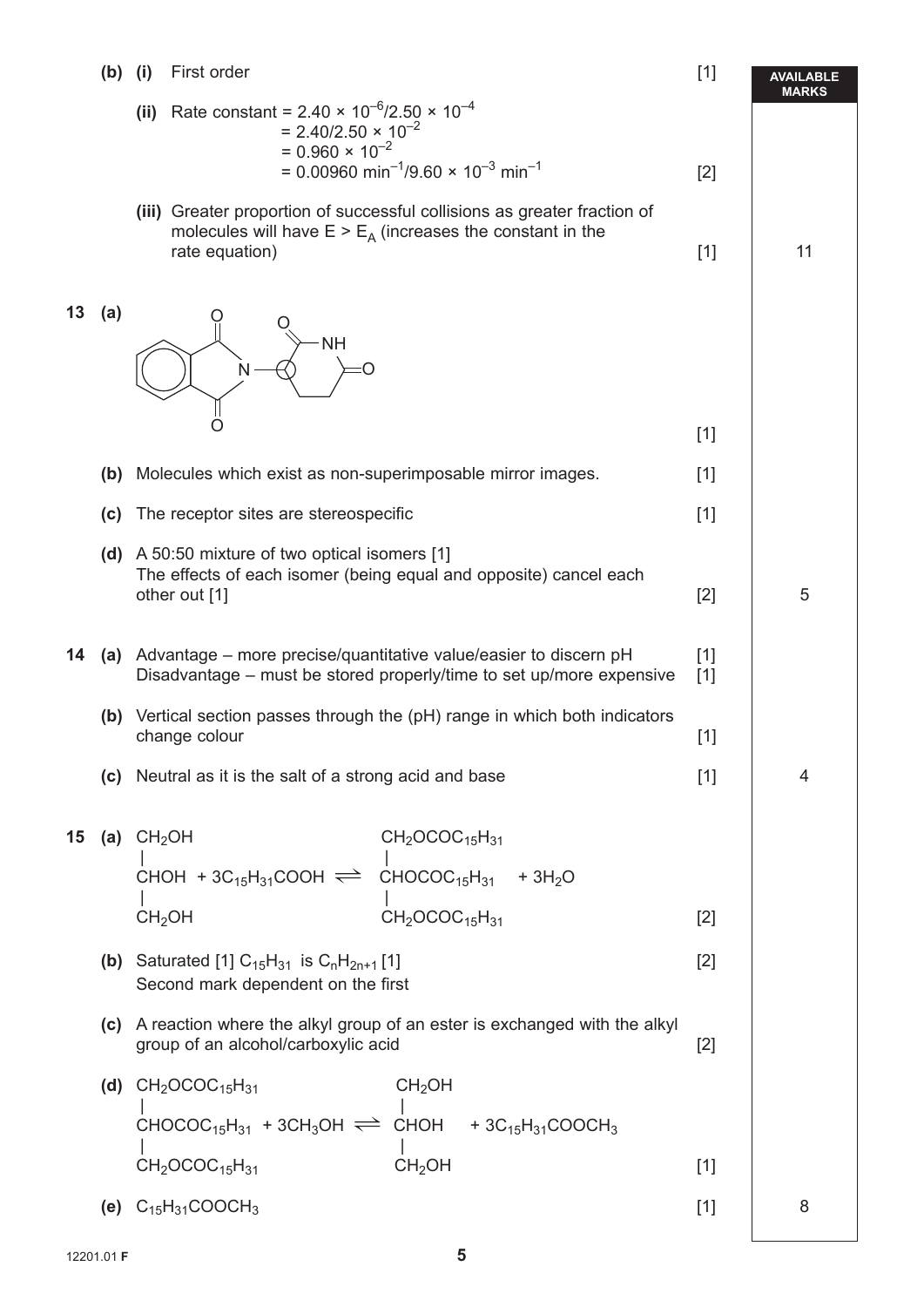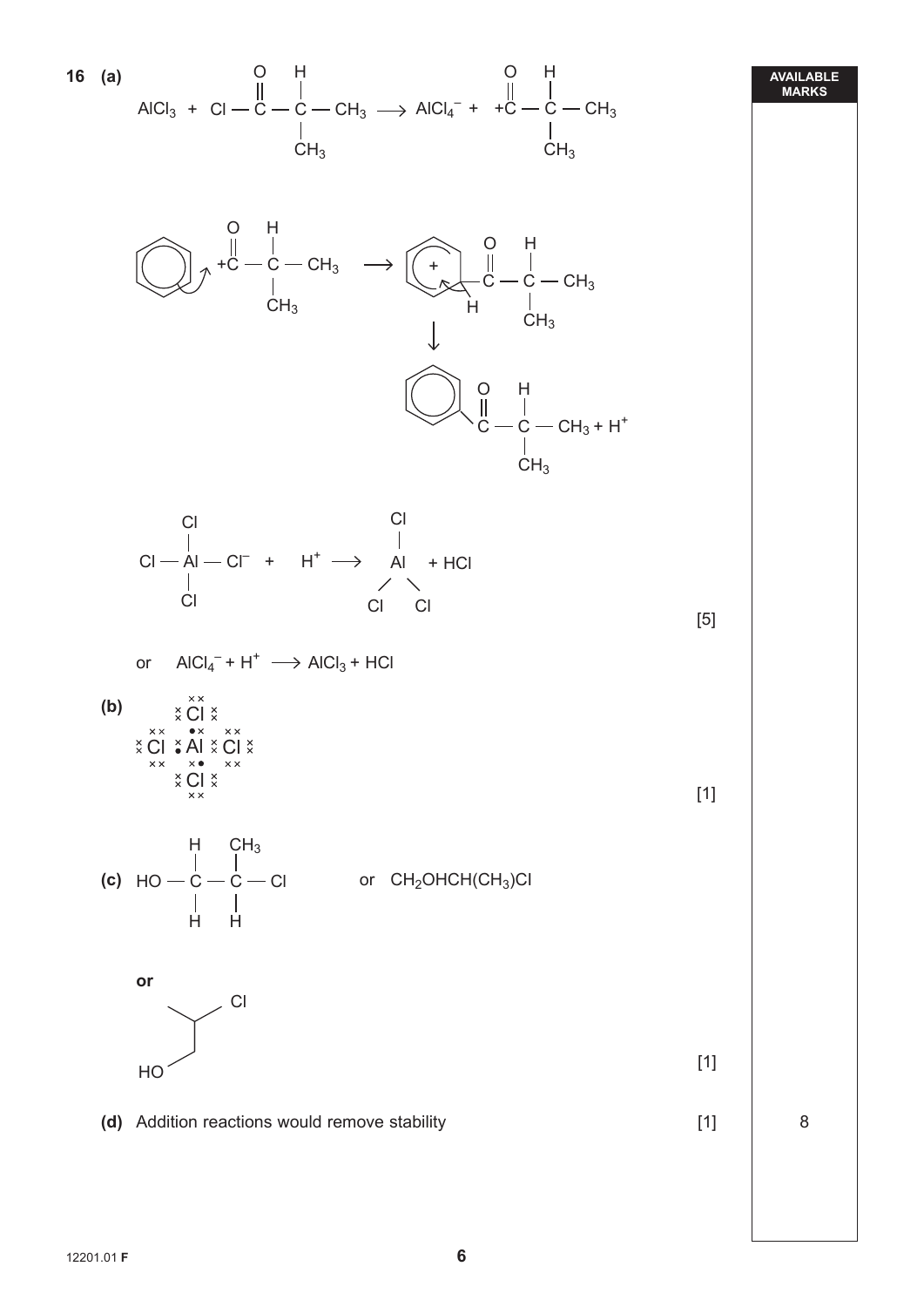|           |      | <b>17</b> (a) (i) $K_w = [H^+] [OH^-]$<br>or $K_w = [H^+(aq)] [OH^-(aq)]$<br>or $K_w = [H_3O^+][OH^-]$                                                                                                                                                                                                                                                                                                                                                                                                                               |       | AVAILABLE<br><b>MARKS</b> |
|-----------|------|--------------------------------------------------------------------------------------------------------------------------------------------------------------------------------------------------------------------------------------------------------------------------------------------------------------------------------------------------------------------------------------------------------------------------------------------------------------------------------------------------------------------------------------|-------|---------------------------|
|           |      | or $K_w = [H_3O^+(aq)]$ [OH <sup>-</sup> (aq)]                                                                                                                                                                                                                                                                                                                                                                                                                                                                                       | $[1]$ |                           |
|           |      | (ii) $[H_2O]$ is effectively constant/ $[H_2O]$ is incorporated into the value<br>of K <sub>w</sub> i.e. K <sub>w</sub> = [H <sub>3</sub> O <sup>+</sup> (aq)] [OH <sup>-</sup> (aq)] [H <sub>2</sub> O]                                                                                                                                                                                                                                                                                                                             | $[1]$ |                           |
|           |      | (b) (i) $9.3 \times 10^{-14} = [H^+(aq)]^2$<br>$[H^+(aq)] = 3.05 \times 10^{-7}$<br>$pH = 6.52$                                                                                                                                                                                                                                                                                                                                                                                                                                      | $[2]$ |                           |
|           |      | (ii) Neutral [1] as $H^{\dagger}/H_3O^{\dagger}$ and OH <sup>-</sup> form in equal amounts [1]<br>Second mark is dependent on the first                                                                                                                                                                                                                                                                                                                                                                                              | $[2]$ |                           |
|           |      | (iii) Ba(OH) <sub>2</sub> RFM = 137 + 2 × (16 + 1) = 171<br>$256.5/171 = 1.497 = 1.5$ mol<br>moles = $1.5$<br>$[OH^-] = 2 \times 1.5/0.5 = 6$<br>$[H^+(aq)][OH^-(aq)] = 9.3 \times 10^{-14}$<br>$[H^+(aq)] \times 6 = 9.3 \times 10^{-14}$<br>$[H+(aq)] = 9.3 \times 10^{-14}/6 = 1.55 \times 10^{-14}$<br>$pH = 13.81$                                                                                                                                                                                                              | $[4]$ |                           |
| $(c)$ (i) |      | $CH_3COOH + NaOH \rightarrow CH_3COONa + H_2O$<br>moles of acid $\frac{25.0}{1000} \times 0.18 = 0.0045$<br>moles of alkali $\frac{10.0}{1000} \times 0.12 = 0.0012$<br>excess $acid = 0.0033$ moles<br>moles of salt = $0.0012$ moles<br>$K_a = 10^{-4.76} = 1.74 \times 10^{-5}$ moldm <sup>-3</sup><br>$K_a = \frac{[H^+] \text{ [salt]}}{[\text{acid}]}$ $[H^+] = \frac{K_a \text{ [acid]}}{[\text{salt]}}$<br>$[H^+] = \frac{(1.74 \times 10^{-5})(0.0033)}{(0.0012)}$<br>$[H^+]$ = 4.78 × 10 <sup>-5</sup> moldm <sup>-3</sup> |       |                           |
|           |      | $pH = 4.32$                                                                                                                                                                                                                                                                                                                                                                                                                                                                                                                          | $[4]$ |                           |
|           | (ii) | $CH_3COO^- + H^+ \implies CH_3COOH$ [1]<br>$H^+$ removed by salt, $[H^+(aq)]$ remains constant, pH unchanged [1]<br>Second mark is dependent on the first                                                                                                                                                                                                                                                                                                                                                                            | $[2]$ | 16                        |
|           |      |                                                                                                                                                                                                                                                                                                                                                                                                                                                                                                                                      |       |                           |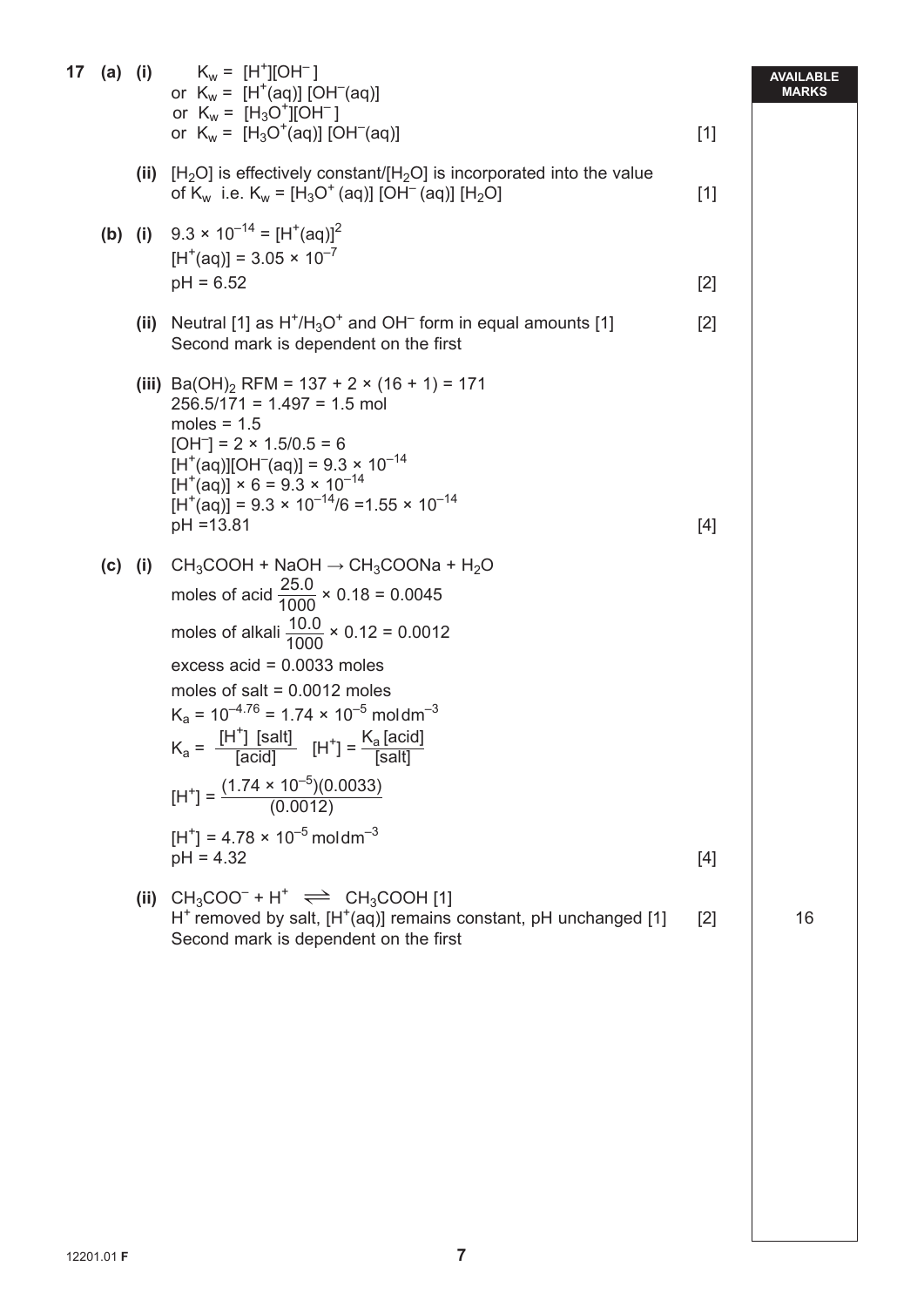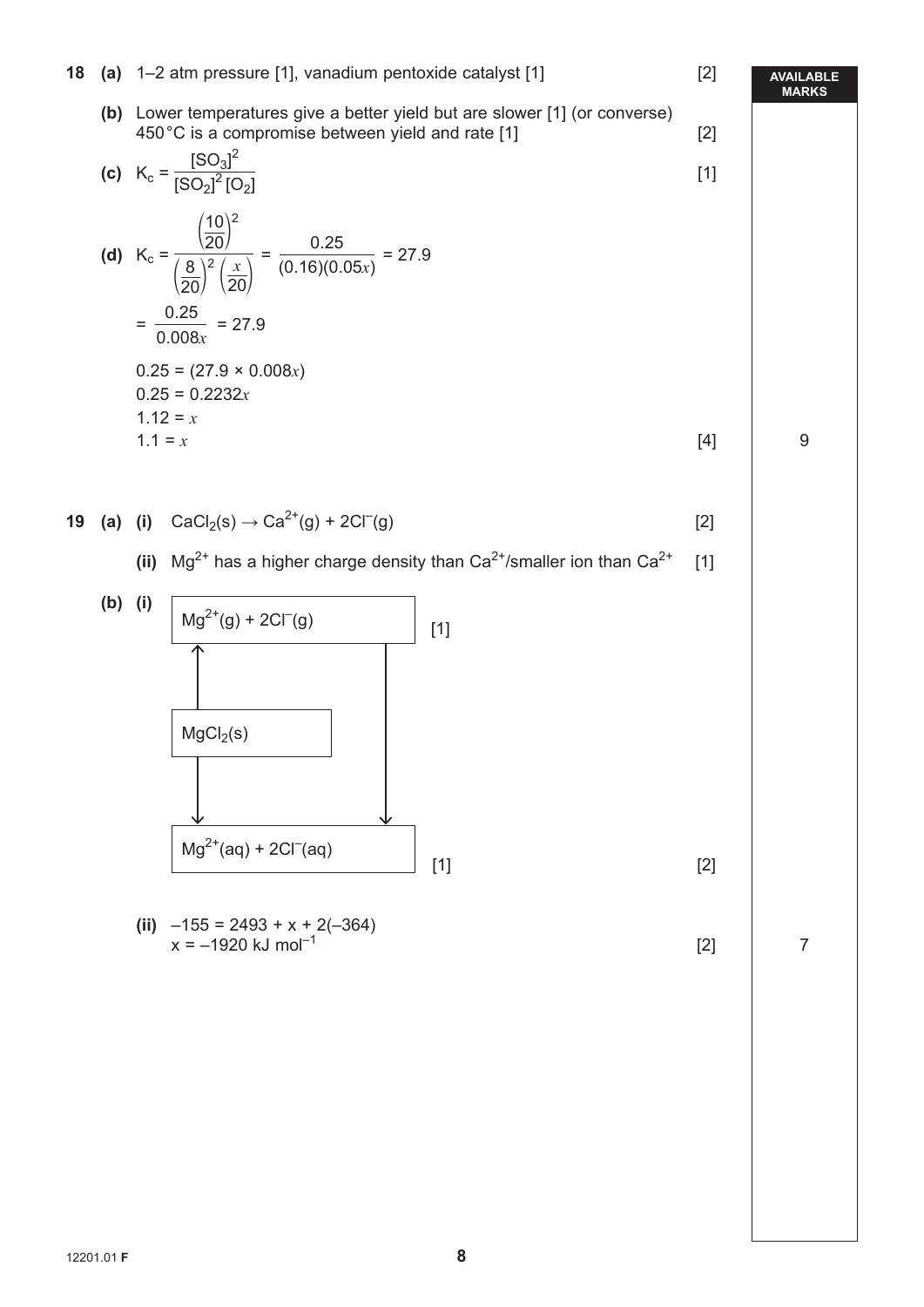- **20 (a)** (i) E isomer [1] high priority groups on opposite sides of  $C = C$  [1] [2] Second mark dependent on the first
- **(ii)** Place  $(5 \text{ cm}^3)$  of 2,4-dinitrophenylhydrazine solution in a test tube/suitable container. Add some drops of the test liquid/ (pale yellow) oil.
	- Cool (the mixture in iced water).
	- Filter off the crystals using suction filtration.
	- Dry by sucking air over the crystals in the Buchner or in a low temperature oven/dessicator
	- Determine the melting point.
	- Compare to data book

| <b>Band</b> | <b>Response</b>                                                                                                                                                                                                             |             |
|-------------|-----------------------------------------------------------------------------------------------------------------------------------------------------------------------------------------------------------------------------|-------------|
| A           | Candidates must use appropriate specialist terms<br>using a minimum of 5 points of indicative content.<br>They must use good spelling, punctuation and<br>grammar and the form and style are of an excellent<br>standard.   | $[5] - [6]$ |
| в.          | Candidates must use appropriate specialist terms<br>using a minimum of 3 points of indicative content.<br>They must use satisfactory spelling, punctuation<br>and grammar and the form and style are of a good<br>standard. | $[3]-[4]$   |
| C.          | Candidates use a minimum of 1 point of indicative<br>content. They use limited correct spelling, punctuation<br>and grammar and the form and style are of a basic<br>standard.                                              | $[1]-[2]$   |
|             | Response not worthy of credit.                                                                                                                                                                                              |             |

$$
[6]
$$

**(b)** 
$$
C_6H_5
$$
  
\n $C=C$   
\n $+ 2[H] \rightarrow C_6H_5CH=CHCH_2OH$   
\n $CHO$ 

 $[1]$ 

**(c)** Intermolecular forces between cinnamic acid molecules are van der Waals' and hydrogen bonds [1]

 Intermolecular forces between cinnamaldehyde molecules are van der Waals' and permanent dipole–dipole [1]

More energy required to break hydrogen bonds [1] [3] | 12